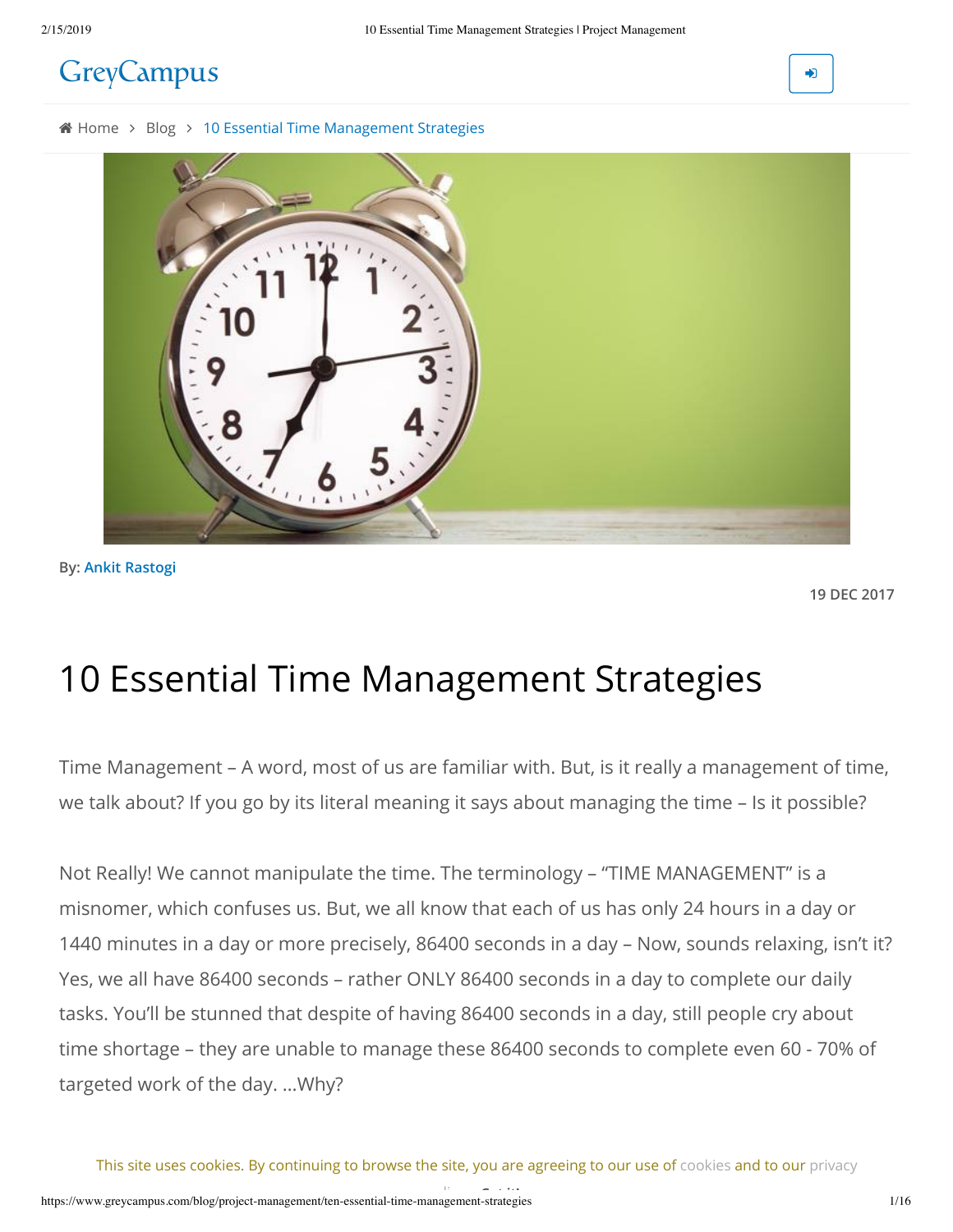performance. We'll see time management examples. We'll have time management discussion with a business scenario study.

# **What is Time Management?**

What is Time Management? –By now, you must be wondering.

So let's define - what is time management or more appropriately, what does time management mean in reality!

"Time management" is to improve your work performance in order to make you capable of completing your tasks in a timely manner.

# **Why is time management skill important?**

Is time management important for everyone? Yes, time management is a need of today. Whatever profession, you are in, at any level or cadre in a job, time management is essential. Even, time management is important in managing your day-to-day activities at home. Because we have limited time and we are expected to fully justify the use of this limited time in productive work. Believe me, time management is not easy to do. If you are stressed at work, because you frequently loose the sight from your targeted tasks; you feel distressed because you couldn't complete your assigned tasks; you often get distracted or deviated from your tasks and fail to complete those in time; - Then, you might be a victim of poor time management. Thus, time management is one of the most important areas of improvement for managers in today's scenario.

# **How to improve time management?**

So, now we understand that good time management is very important. But, question arises – How to improve time management, then?

Let me ask you first, how is your time management skill?

If you also encounter the same situations, while at work or facing the challenges on, how can you improve your time management skills? Believe me this article is worth reading for you. I'll list down for you the tips from my experiences and learning to help you improve your time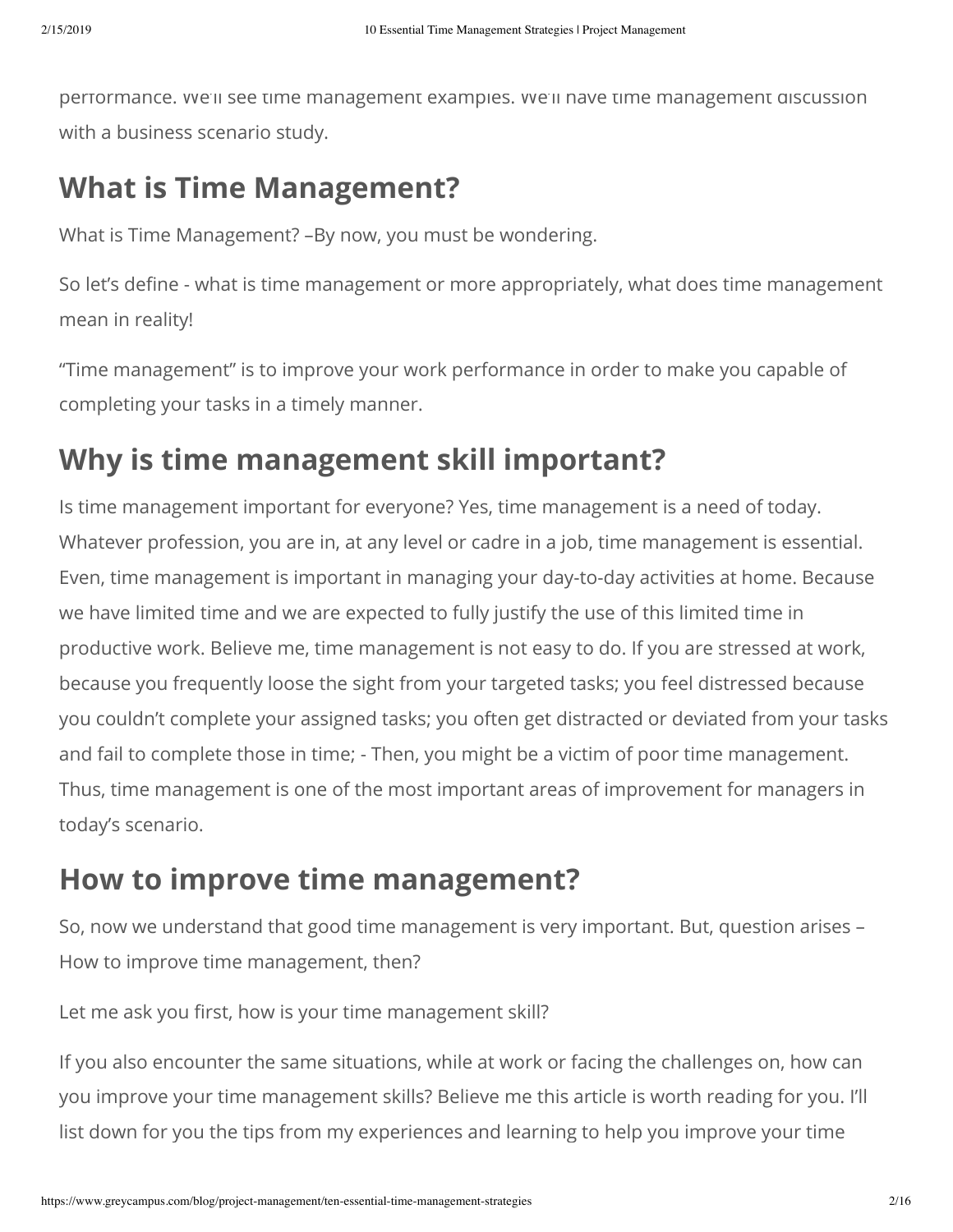management skills, which in turn improves managerial skills. The more you practice them by heart, the more you'll develop effective time management skills.

**Takeaway:** If you are good at time management in the workplace, you are a good manager at your workplace. Because with good time management skills, you'll be able to manage all your activities effectively and efficiently. Stress and time management have direct negative correlation. Hence, if you improve your time management skills, you can zero down your stress level drastically.

### **Setting daily goals at your workplace is a good time management strategy:**

a). Set your daily goals, which should be specific and relevant to your job profile. Remember! These goals should be stretched but yet achievable. The best way is to break these daily goals into chunks of small manageable activities of shorter time targets, say - 30 minutes or an hour, because achieving these short –term milestones will motivate you further to achieve your overall daily goals.

b). Track your performance against these goals at the end of the day. This will help you to keep an eye on your progress towards improving work performance. For better results, you can also track the performance of short-term chunks by setting stopwatch on your cell phone for each hour. I leave it up to you for deciding on the approach to track your daily performance, but essentially you have to do it.

c). Take immediate actions, while you notice you are off the target or not meeting deadlines. Important tip: Try delegating tasks to achieve more in shorter time.

# **What are the other ways to improve time management?**

Since time management is so significant in everyone's life and is one of the important areas of improvement for managers, now it's time to learn the different ways to improve time management with time management skills examples:

1). **Don't procrastinate:** Procrastination decreases your productivity and increases the stress level, especially when you are nearing to the deadlines. Hence, avoid it.

2). **Schedule yourself:** As already, we have discussed the importance of daily goal setting, daily scheduling of your tasks will keep you on track and improve your time management practices.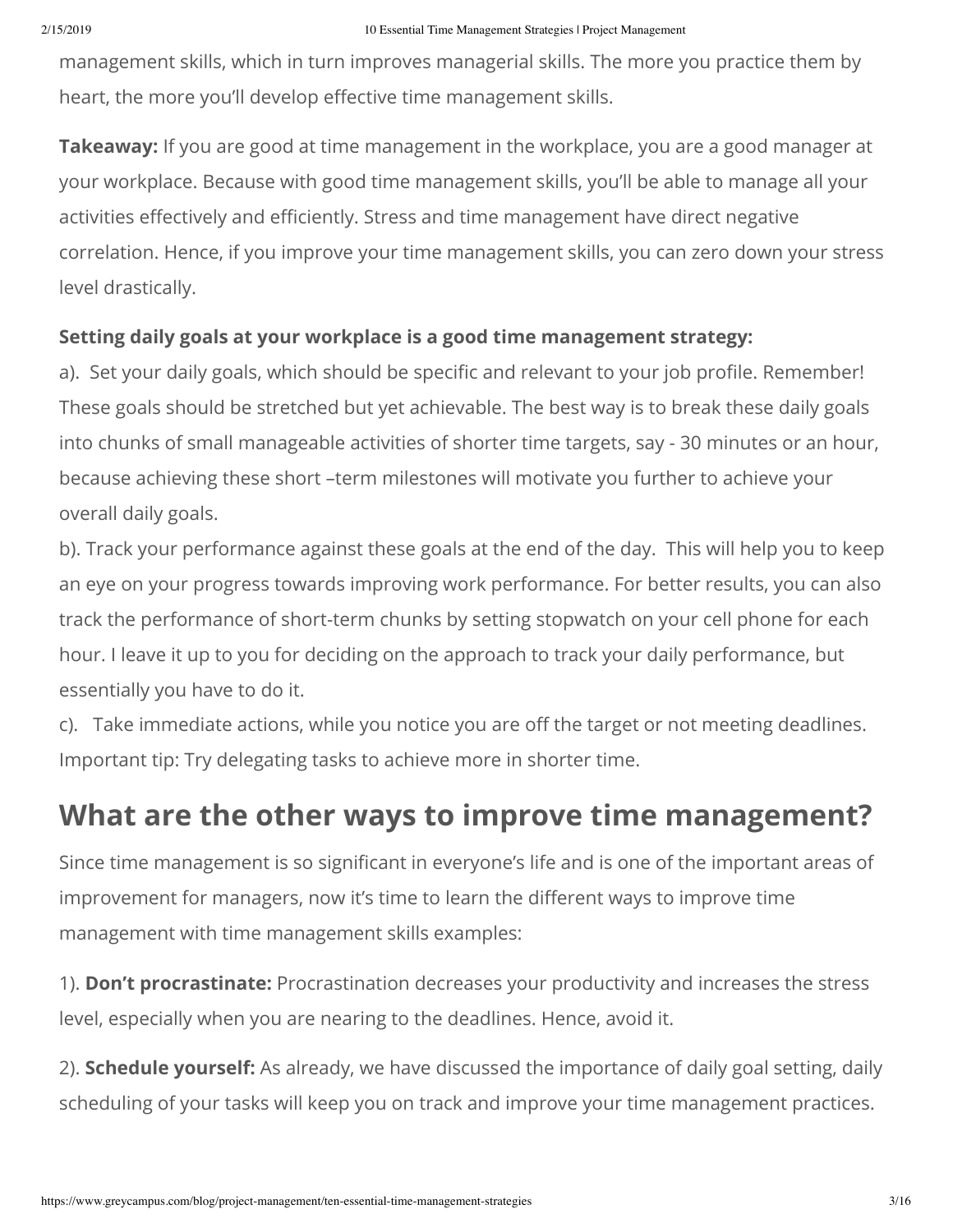3). **Prepare Must** – do list rather than To – do list: Often there is a misconception among managers that time management is to manage lots of activities and multi-tasking. Let me clarify that good time management has nothing to do with multitasking, rather it is all about completing your important tasks within stipulated time frame. So don't linger over unimportant tasks. Identify, which tasks are important at that particular time frame and focus on those only.

4). **Stay away from distractions:** Block out all the distractions from your workplace, while you are at work. This will keep you concentrated on achieving your tasks. Most of the managers have the habit of checking messages or mails notifications frequently during their work, which reduces their potential productivity. Always set aside a shorter time frame out of your daily time management to check these notifications and send replies. This time should not hamper your productivity at any cost, while on task. Don't check notifications frequently, until or unless your job is to do the same.

5). **Prioritize your tasks:** Always build the habit of prioritizing your tasks, as we have discussed earlier – unimportant tasks drain your energy and consume your time, which needs to be dedicated for urgent and important tasks.

6). **Delegate some tasks:** Don't try to do everything on your own. As a manager, you need to get your work done, but it doesn't mean you have to do all your work by yourself. Delegate some of the tasks to your colleagues or subordinates. Make your subordinates feel empowered. This will help you complete all your targeted tasks efficiently. Some of the tasks may need special expertise. Don't hesitate to take the help of your colleagues or peers - expert in that area. Some of the tasks may demand only supervision from your side, don't get fully engaged into completing these tasks.

7). **Good housekeeping:** Practicing good housekeeping methodology such as 5S will keep you organized and will help you save precious time at your workplace. 5S, A Japanese methodology consists of 5 steps in order starting each with "S", - "Seiri", "Seiton", "Seiso", "Seiketsu" and "Shitsuke", which means, at your workplace:

- set everything in order,
- identify and tag everything,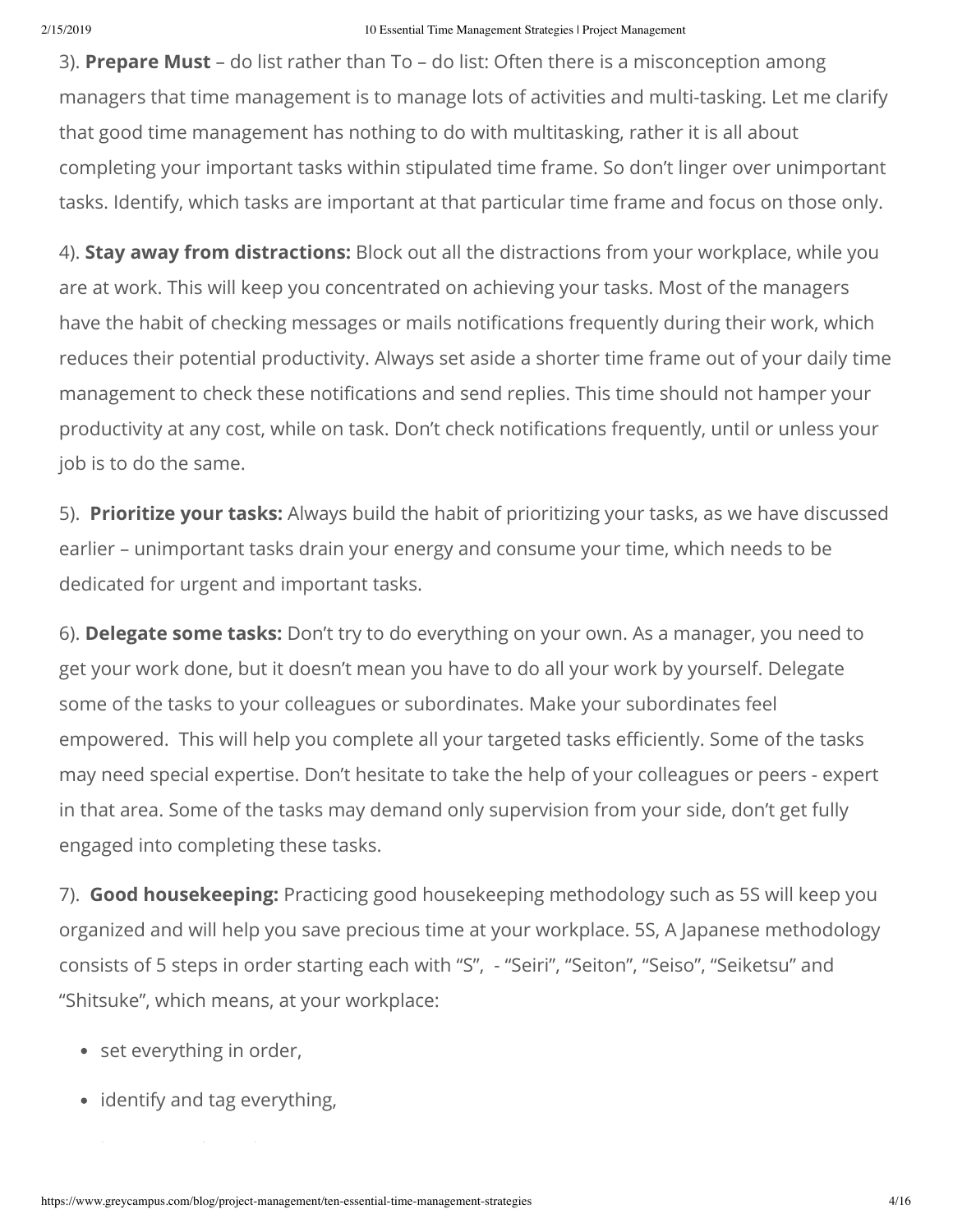- practice the above each day
- standardize the above as your daily routine in a disciplined manner.

Keeping everything organized and clean will save your time to access resources, whenever you need those urgently. Hence you won't waste your time searching the required stuff. A good example of "5S" practice is supermarket.

8). **Keep yourself stress free:** Avoid taking stress at your workplace. Stress eventually reduces your productivity and substantially affects your health. It is always advisable to take a short break of 5 – 10 minutes, whenever you are at the task for longer duration. Enjoy every moment with your colleagues and family, whenever you are off the work. Relax and re – energize yourself.

9). **Have courage to say NO:** Most of the managers don't have courage to say no while they are assigned works beyond their capacity or limit. And they eventually land up in taking high stress, when they are unable to complete the tasks in time. Hence, a smart way is to say "No" politely to further tasks being assigned to you, when you are already overloaded with work. Don't make false commitment.

10). **Review daily progress:** Keeping track of your daily performance as scheduled is very important to hone good time management skills. You can also record your activities at different times in a day by using Time Management Chart. This is one of the most effective time management strategies. In this chart, you can record your daily activities along with time taken by these activities. This will help you identify your productive and non-productive time. When you start tracking your non-productive time, you get the opportunity to work upon to reduce or eliminate it. Post that revise your time management goals to improve your efficiency. Please refer to the sample of Time Management chart for better understanding.

### **Figure 1: Sample of time management chart**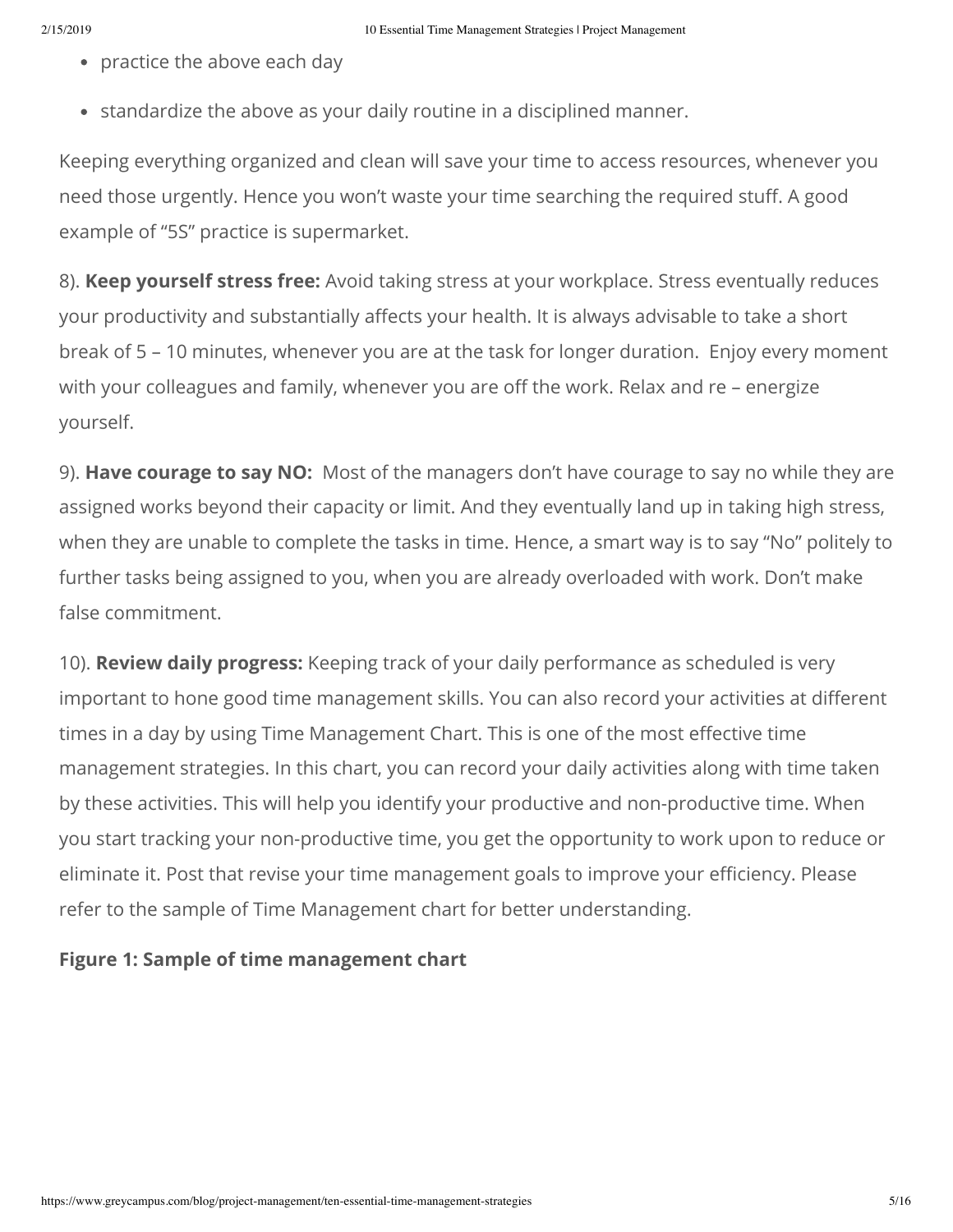## Time Management Chart

DIRECTIONS: Record your daily activities and how much time they take, including the weekend. Use a different color for each activity (e.g. eating, sleeping, travel time to & from school, class time, extracurricular clubs/activities, study time, homework, leisure).

|                 | Monday | <b>Tuesday</b> | Wednesday | <b>Thursday</b> | Friday | Saturday | Sunday |
|-----------------|--------|----------------|-----------|-----------------|--------|----------|--------|
| <b>12 AM</b>    |        |                |           |                 |        |          |        |
| 1               |        |                |           |                 |        |          |        |
| $\overline{2}$  |        |                |           |                 |        |          |        |
|                 |        |                |           |                 |        |          |        |
| 4               |        |                |           |                 |        |          |        |
| $\overline{5}$  |        |                |           |                 |        |          |        |
| $6\overline{6}$ |        |                |           |                 |        |          |        |
| 7               |        |                |           |                 |        |          |        |
| $\overline{8}$  |        |                |           |                 |        |          |        |
| $\overline{9}$  |        |                |           |                 |        |          |        |
| 10              |        |                |           |                 |        |          |        |
| 11              |        |                |           |                 |        |          |        |
| <b>12 PM</b>    |        |                |           |                 |        |          |        |
| 1               |        |                |           |                 |        |          |        |
| $\overline{2}$  |        |                |           |                 |        |          |        |
|                 |        |                |           |                 |        |          |        |
| $\overline{4}$  |        |                |           |                 |        |          |        |
| 5               |        |                |           |                 |        |          |        |
| $\overline{6}$  |        |                |           |                 |        |          |        |
| 7               |        |                |           |                 |        |          |        |
| $\overline{8}$  |        |                |           |                 |        |          |        |
| $\overline{9}$  |        |                |           |                 |        |          |        |
| 10              |        |                |           |                 |        |          |        |
| 11              |        |                |           |                 |        |          |        |

Image source:<https://i.pinimg.com/originals/b0/29/7d/b0297d5e9ba256c5f150755faf852c1f.png>

## **Good Time Management Vs Bad Time Management:**

A good time management is always rewarding for you – professionally or personally, while bad time management always costs you: We've seen lots of time management examples and tips above to support my statement.

Consider a case to understand what is time management in business scenario:

Suppose, you are a project manager of a start – up, which is at a very early stage of its product introduction to the market. Market is very competitive and dynamic for the kind of product, your company is offering, i.e. early product launcher reaps all the benefits. Now, you have tremendous pressure from your management to introduce this product asap into the market. You have been given the deadline of a month for the product launch. Now, you are working on strategies to introduce this product into market within given time frame.

Let me ask you, if you have to make this project successful, what must be given due consideration?

Obviously, your answer would be "Good Time Management", wouldn't it?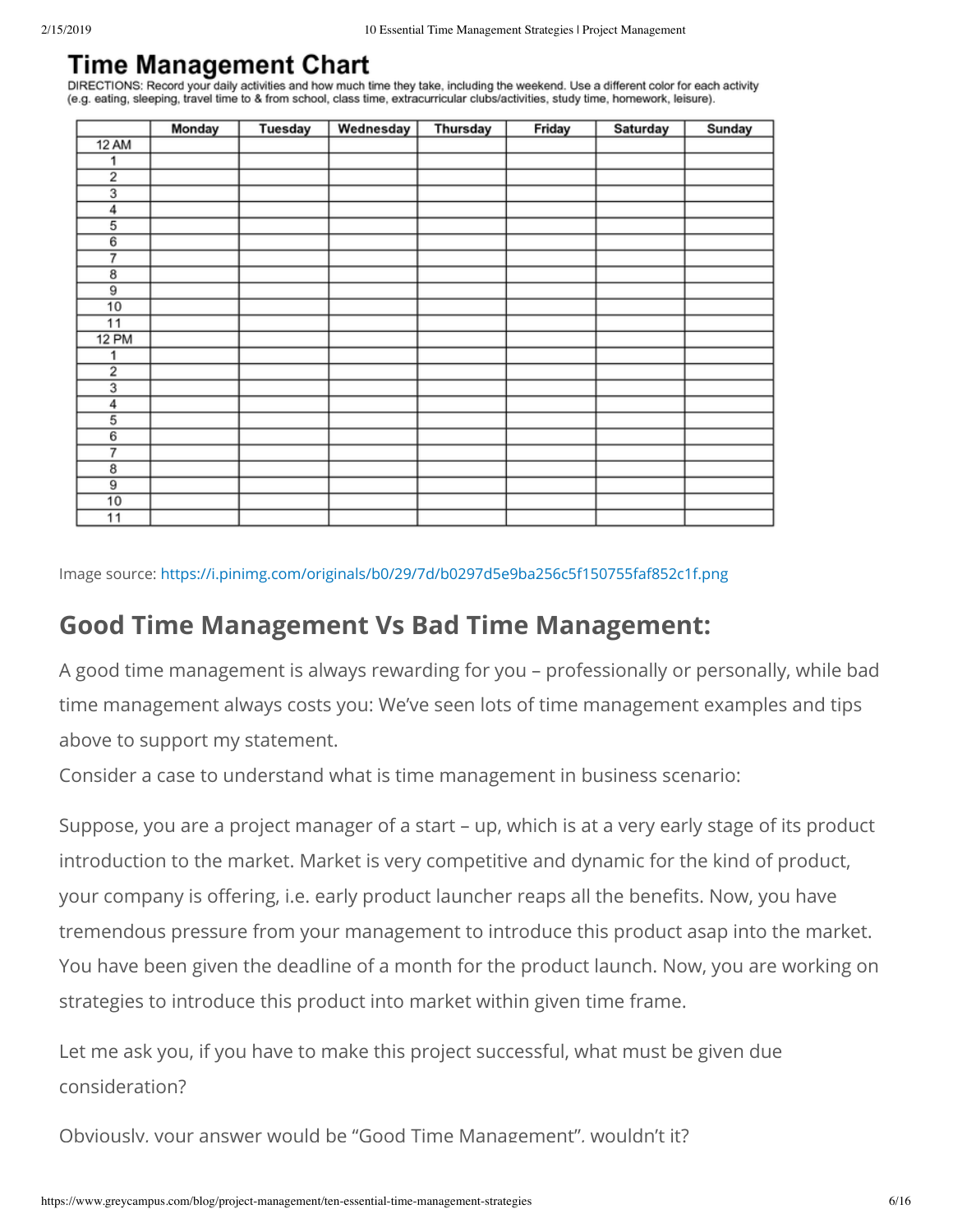There are also some tools for project manager to help him plan and maintain good time management in his project. These are known as scheduling tools. Gantt chart and PERT chart are some tools among others. These charts can be easily created with the help of some scheduling software available in the market such as MS Project. Below is a sample of Gantt chart for better understanding:



### **Figure 2: Scheduling in a project**

[https://d33wubrfki0l68.cloudfront.net/5036c805f15abc6c3dceb9d5e7ecf82f443c40/cd8ec/images/print\\_chart\\_export.png](https://d33wubrfki0l68.cloudfront.net/5036c805f15abc6c3dceb9dff5e7ecf82f443c40/cd8ec/images/print_chart_export.png)

In above Gantt chart, Vertical axis represents different project tasks, Horizontal axis represents time intervals and colored bars represent proposed time taken by each task with definite start and end dates.

This scheduling tool helps project manager to perform different tasks within respective assigned time frame in order to launch his product into the market in stipulated time.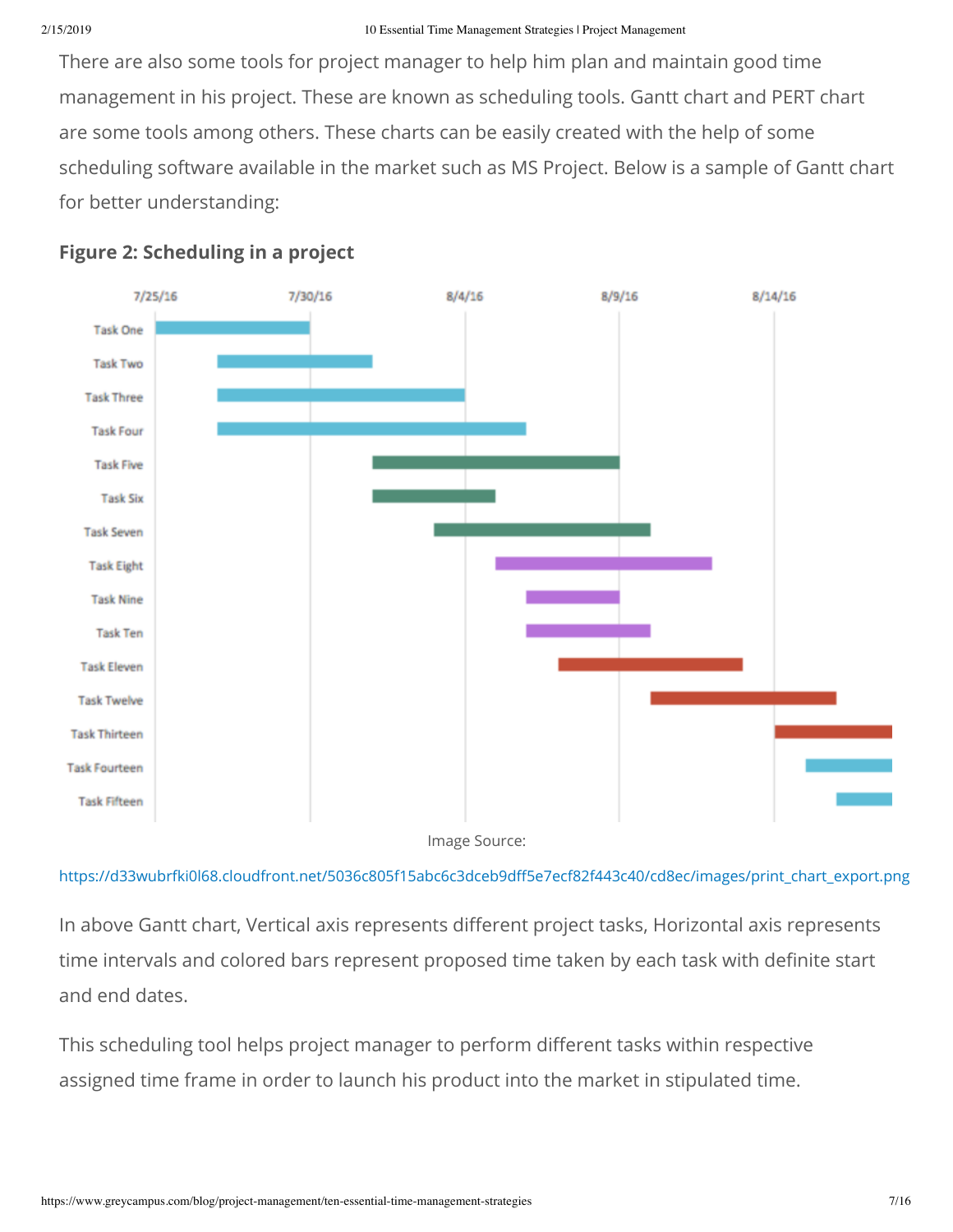However, note that this tool is only a reference tool for project manager to help him with time management planning and tracking. But along with this, he needs to consider all above time management tips in order to materialize his planning to execution.

So, good time management is very important in today's scenario, which demands your dynamic and agile approach.

# **Common areas of improvement for managers:**

Apart from time management skills, there are some other ways to improve work performance, which managers can work upon to increase their productivity:

Relationship management: Make good relationships with your colleagues and subordinates. Try to be socially engaged with them. Good relations with subordinates always motivate them to work for you. Some chit- chat at coffee corner with colleagues and subordinates will help you releasing your work stress too.

Communication: Good and proper communication helps you deliver your views and opinions effectively. Communication doesn't mean only oral communication. Your expressions and your body language also communicate a lot. Possess good communication skills by practicing "Walk the Talk".

Upgrade your skills: In today's era, you need to regularly work upon upgrading your skillset. There is no fixed age of learning. Identify your weaknesses and get yourself trained on those. Nowadays, there are a lot of learning and training platforms for working professionals, like online training programs, virtual chat rooms, learning through video conferencing, weekend training programs to help them get equipped with new skills or improve their existing skills.

Share your experiences: Always share your good or bad experiences with your subordinates. This will help them to prepare themselves for similar situations in future. This will also help you refresh the learning from your past experience.

# **Time management in the work place:**

Now you understand, how to be a good time manager. A good time management is a skill - The more you practice it, the more you master it.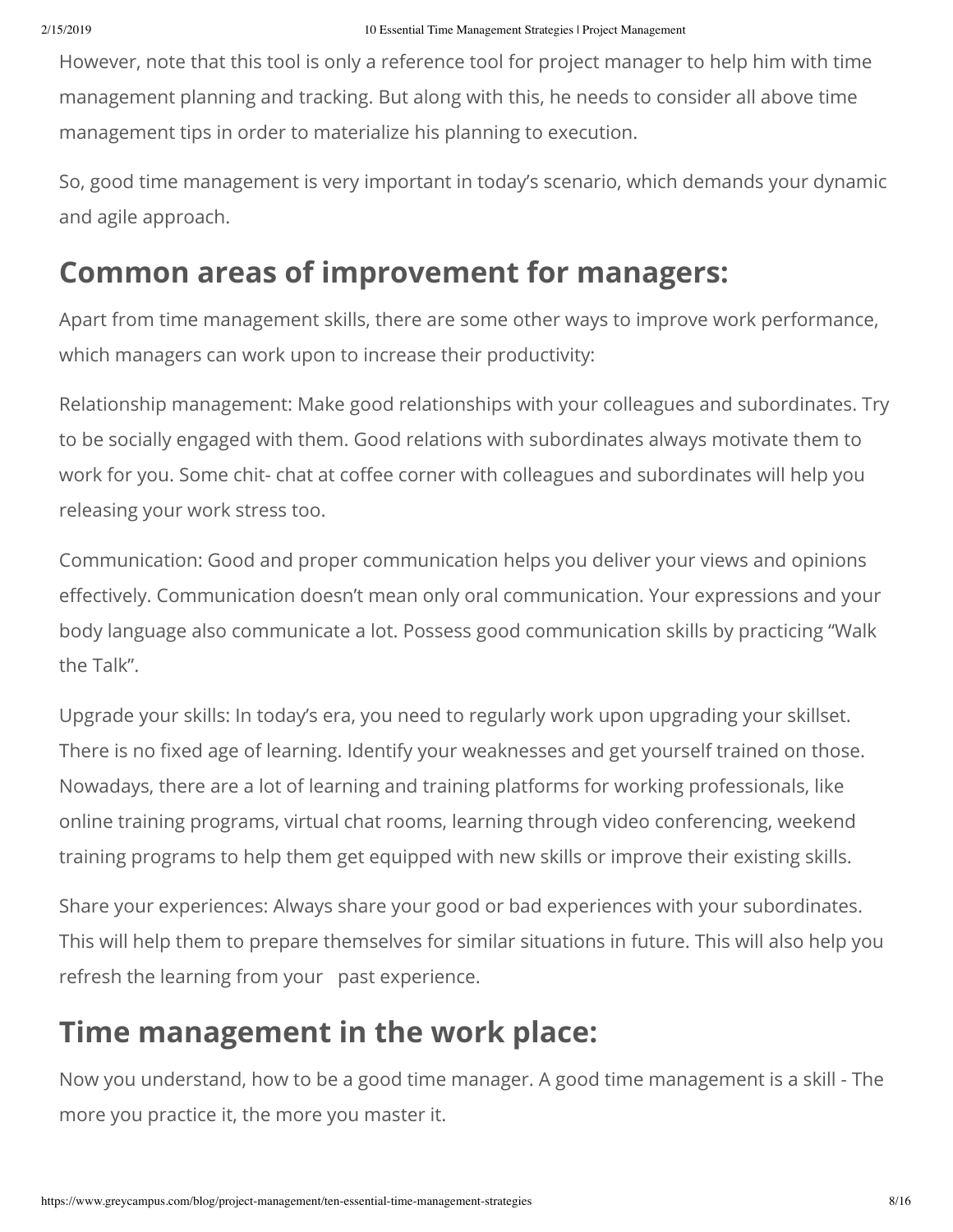Work will be fun, if you possess good time management skills. Good time management makes you organized and trustworthy.

### **Takeaways:**

Remember, below steps to improve time management:

- 1. Set your daily goals and make plans to achieve them, at the start of each day
- 2. Possess good time management skills to achieve your goals as scheduled
- 3. Practice the tips for good time management at work
- 4. Reward yourself after achieving your goals

Also, we have learnt about these three ways to improve work performance in the workplace:

- Good time management
- Maintain cordial relationship with colleagues and subordinates
- Keep upgrading your skills

In a nutshell, to be a good manager at your workplace, practice good time management skills day-in day-out. I hope, this article helps you to understand - what are good time management skills and their examples and how to improve time management.

As we'll are excited to welcome New Year. Please be sure to improve time management and improve managerial skills as a resolution for upcoming year and start a journey to success in your personal and work life with the benefits of good time management skills.

Wish you a happy New Year and great success ahead!

Happy reading and learning!

### Become a pro in Time Management by getting certified.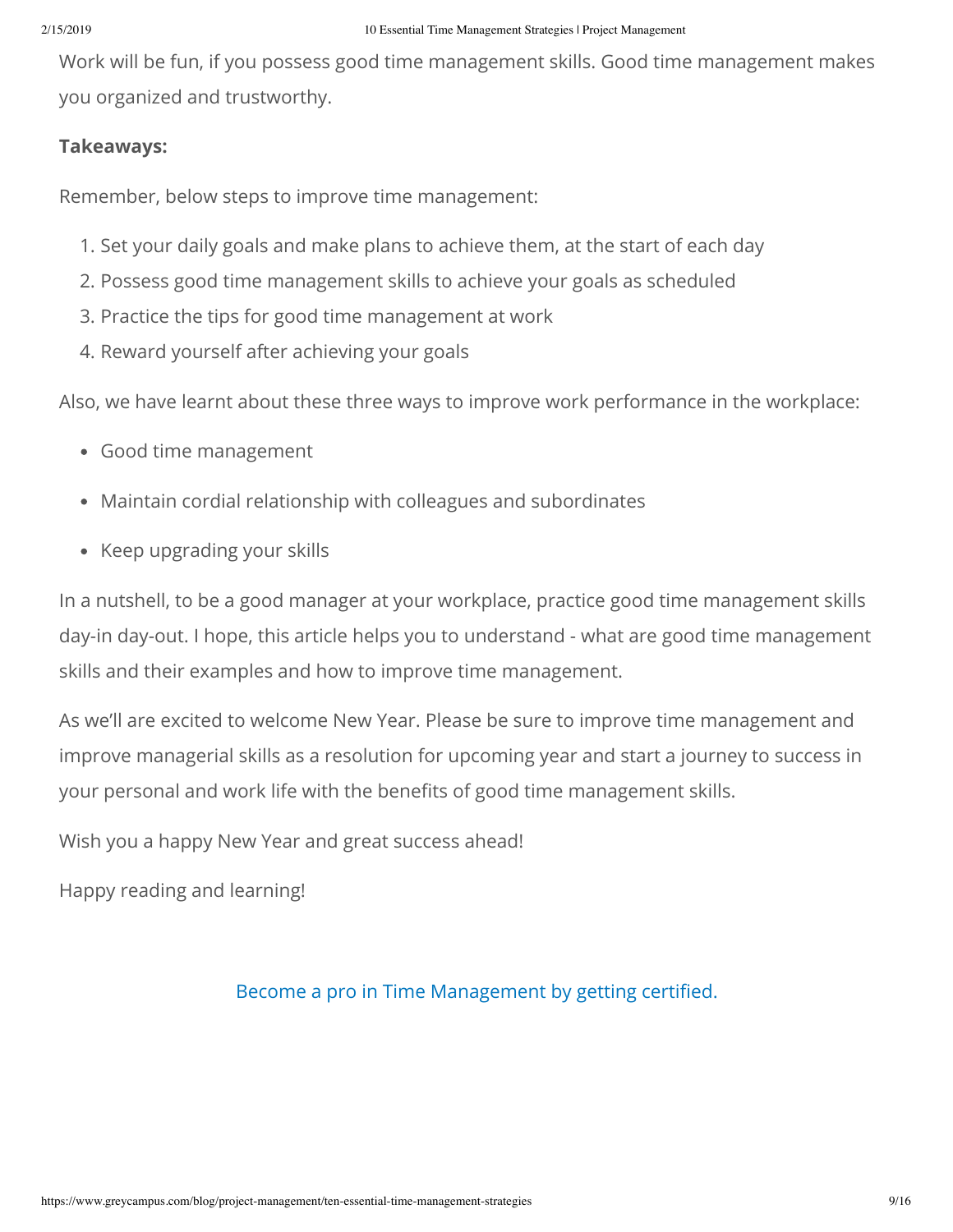### **1 Comment [OpenCampus](https://disqus.com/home/forums/opencampus/) <sup>1</sup> Login**

| $\heartsuit$ Recommend 1 J Tweet | f Share                  | Sort by Best $\sim$ |  |
|----------------------------------|--------------------------|---------------------|--|
| Join the discussion              |                          |                     |  |
| <b>LOG IN WITH</b>               | OR SIGN UP WITH DISQUS ? |                     |  |
|                                  | Name                     |                     |  |



#### **[Madona](https://disqus.com/by/disqus_JdxEAsoB5e/)** • 6 [months](https://www.greycampus.com/blog/project-management/ten-essential-time-management-strategies#comment-4037668613) ago

Very well written article on Productivity. I think time management is really very important and for this we can use a project management or time management tool. Currently I am using ProofHub. With tools we can easily organise and manage our projects.

 $\lambda \sim \cdot$  Reply • Share »

#### **ALSO ON OPENCAMPUS**

### **Top 33 [Frequently](https://disq.us/?url=https%3A%2F%2Fwww.greycampus.com%2Fblog%2Fcloud%2Ftop-33-frequently-asked-devops-interview-questions-and-answers&key=K2i7drzQ7MAtZMgaHByEog) Asked DevOps Interview Questions and Answers**

2 comments • 8 months ago

**Balaji hope tutors** — Thanks for the [information](https://disq.us/?url=https%3A%2F%2Fwww.greycampus.com%2Fblog%2Fcloud%2Ftop-33-frequently-asked-devops-interview-questions-and-answers&key=K2i7drzQ7MAtZMgaHByEog)

### **PMP FAQs: All that you need to know about PMP (Part 2)**

1 comment • 6 months ago

**Rahul** — [Very Nice](https://disq.us/?url=https%3A%2F%2Fwww.greycampus.com%2Fblog%2Fproject-management%2Fpmp-faqs-part-two&key=m9dsv1C8F-iOmB6ubkDETw) Article.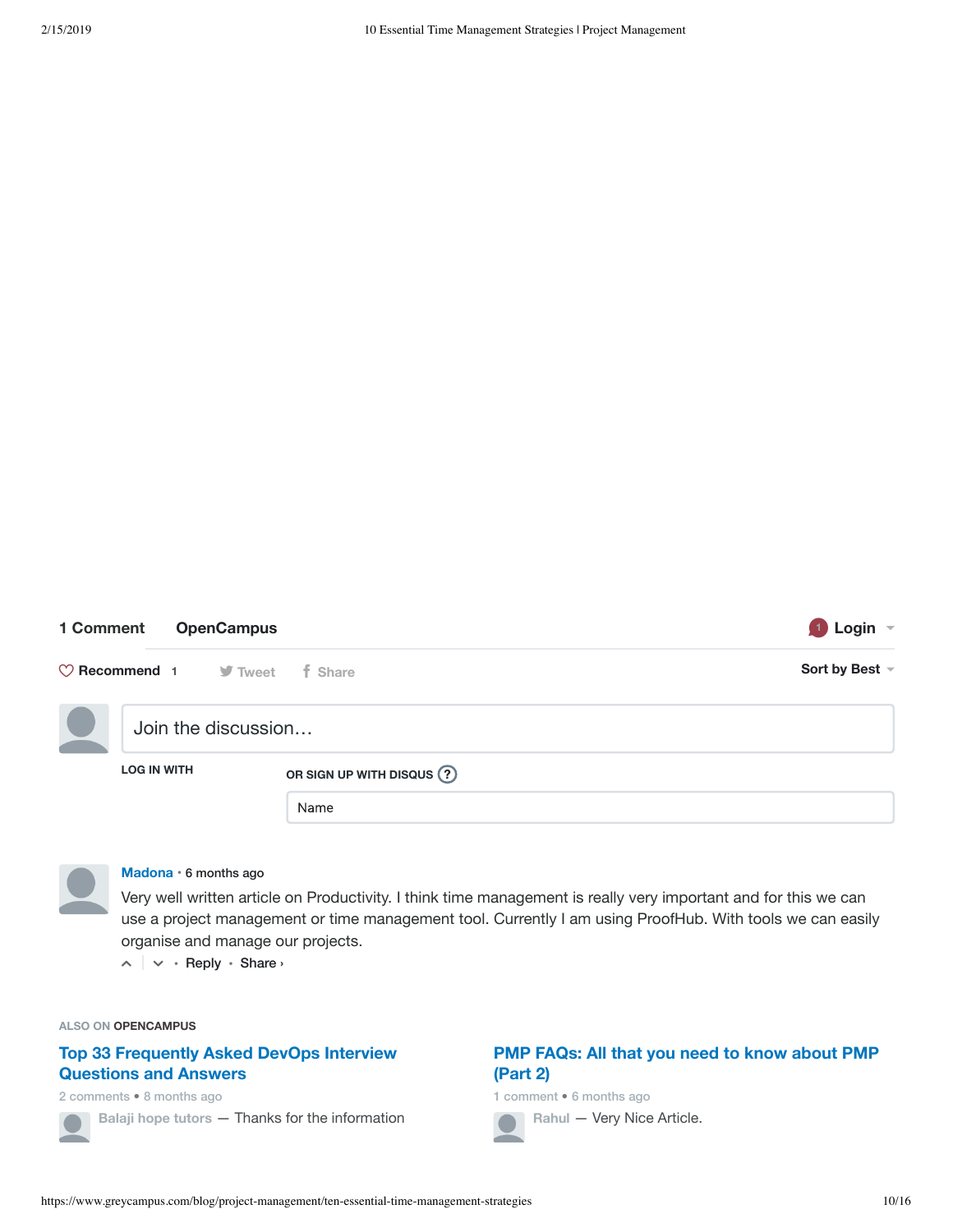7 comments • 8 months ago

2/15/2019<br> **Certification** 10 Essential Time Management Strategies | Project Management

1 comment • 9 months ago



#### **heena** — Top 15 books to gear up for a Six Sigma **[Certification](https://disq.us/?url=https%3A%2F%2Fwww.greycampus.com%2Fblog%2Fquality-management%2Ftop-15-books-to-gear-up-for-a-six-sigma-certification&key=VZPnZaaaO6BGQAy7ov6ZTQ)**

✉ **Subscribe** d **Add Disqus to your siteAdd [DisqusAdd](https://publishers.disqus.com/engage?utm_source=opencampus&utm_medium=Disqus-Footer) Disqus' Privacy [PolicyPrivacy](https://disqus.com/) PolicyPrivacy**

# **POPULAR POSTS**



**NOVEMBER 19, 2018**

**[RAID Log: How is it useful for a Project Manager?](https://www.greycampus.com/blog/project-management/raid-log-how-is-it-useful-for-a-project-manager)**

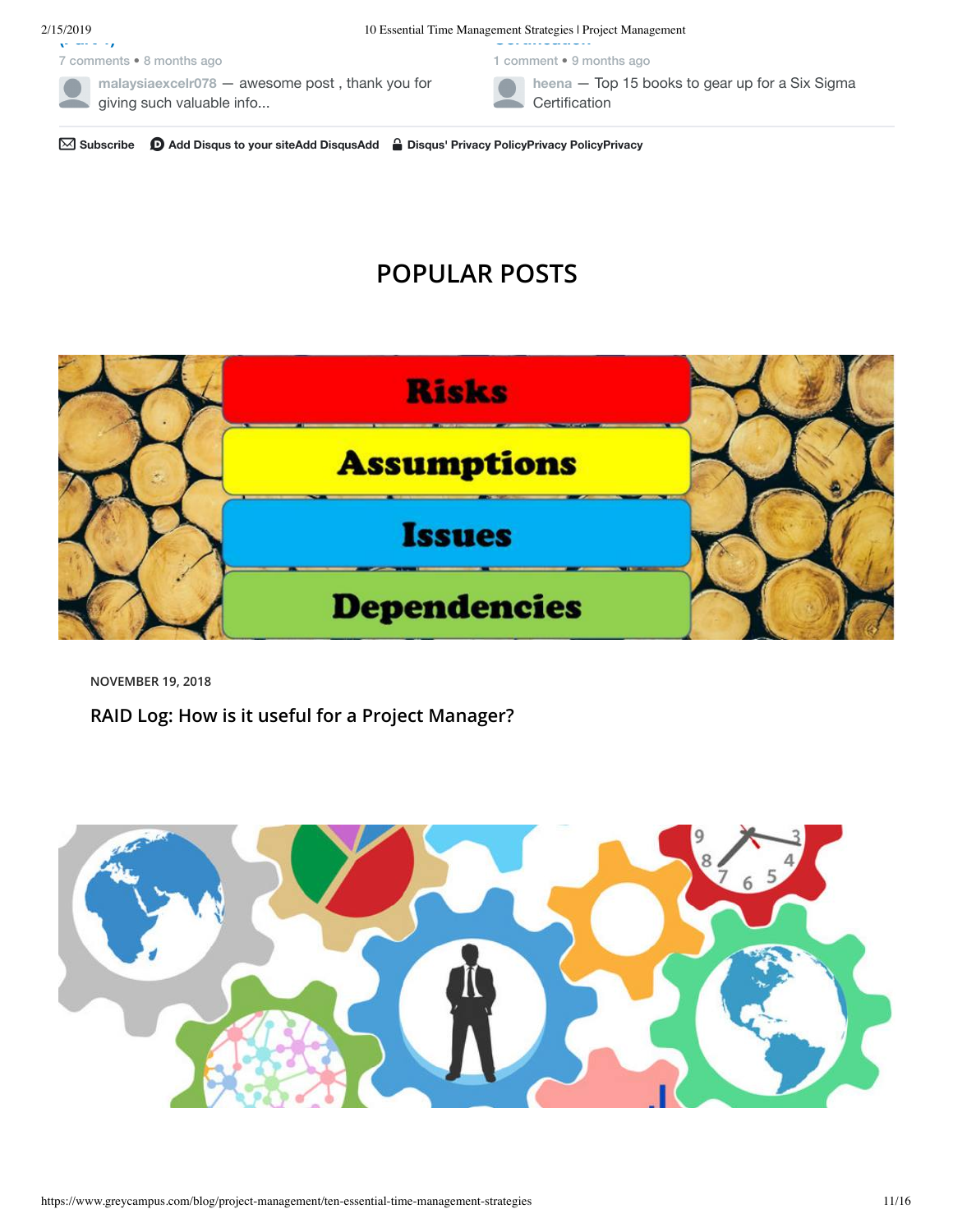

**OCTOBER 26, 2018**

### **[An Ultimate Guide to Control Charts in Six Sigma](https://www.greycampus.com/blog/quality-management/an-ultimate-guide-to-control-charts-in-six-sigma)**



**OCTOBER 23, 2018**

**[Top 10 Popular Linux Distros for Penetration Testing and Ethical Hacking](https://www.greycampus.com/blog/information-security/top-ten-popular-linux-distros-for-penetration-testing-and-ethical-hacking)**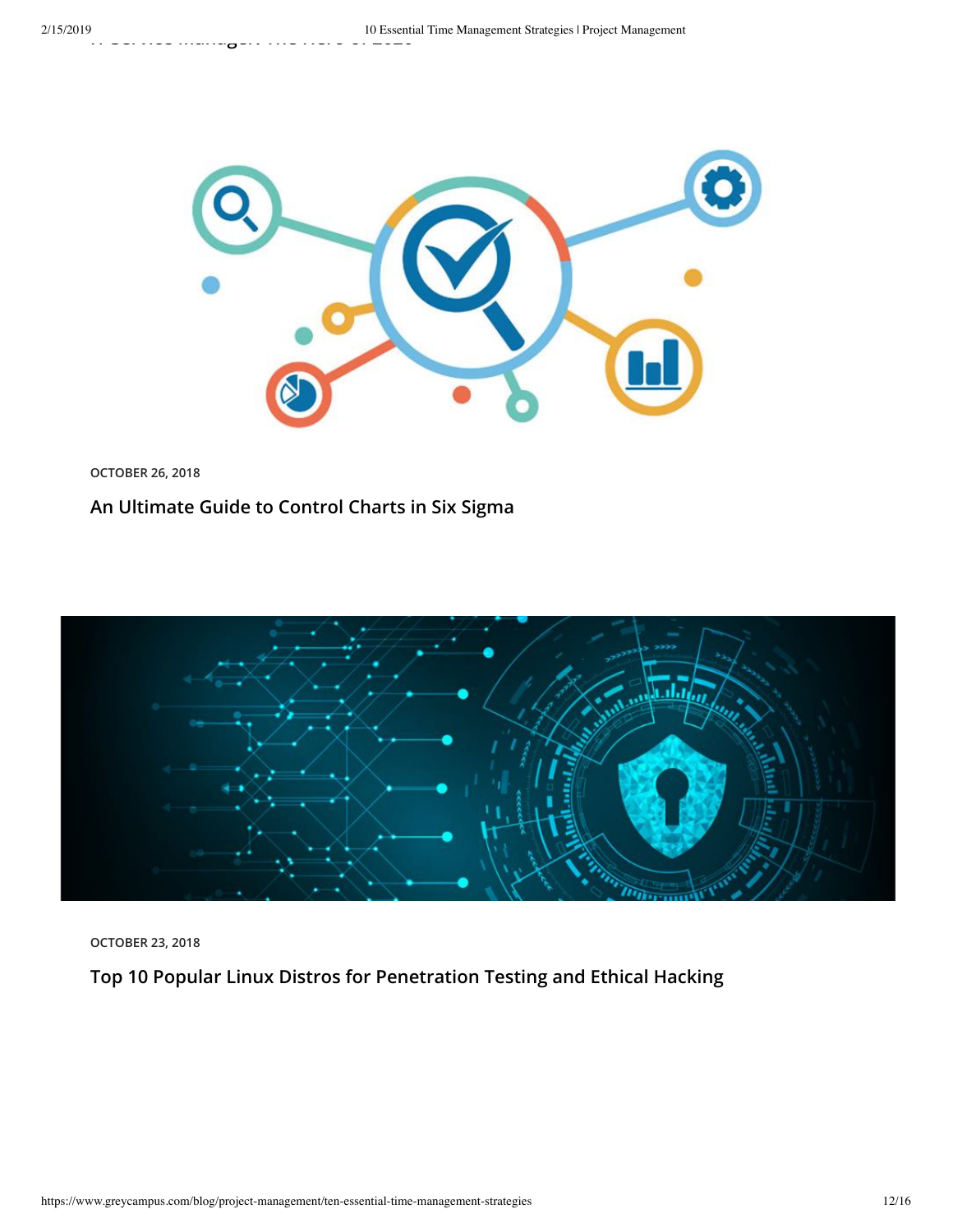

**OCTOBER 16, 2018**

Scrum Master vs Project Manager: How are they different?



**OCTOBER 15, 2018**

**[How to analyze your PMP Exam Scorecard?](https://www.greycampus.com/blog/project-management/how-to-analyze-your-pmp-exam-scorecard)**

**Popular Courses**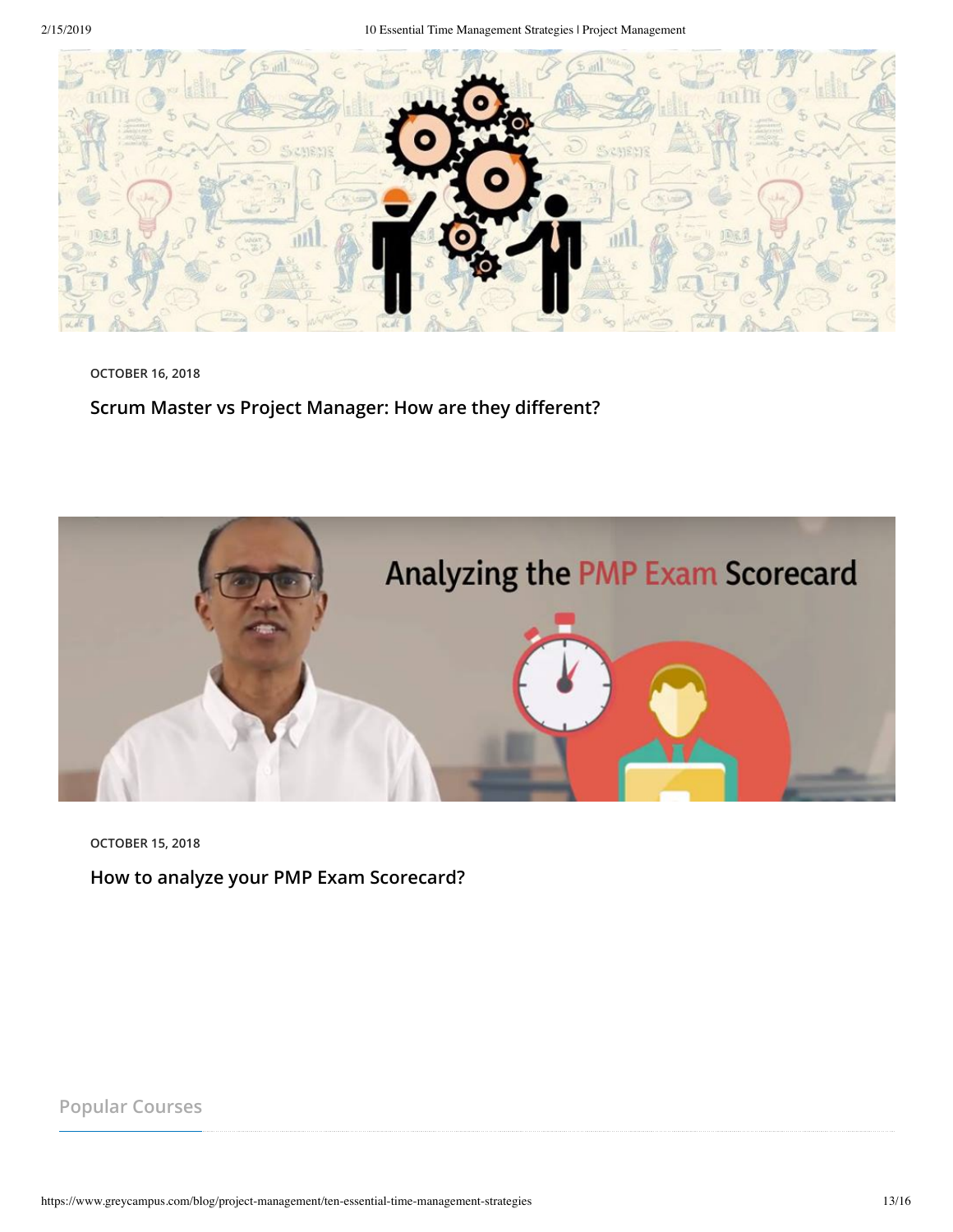[Project Management Professional® Training](https://www.greycampus.com/pmp-training-instructor-led)

[Lean Six Sigma Green Belt](https://www.greycampus.com/lean-six-sigma-green-belt-training-instructor-led)

[Lean Six Sigma Black Belt](https://www.greycampus.com/lean-six-sigma-black-belt-training-instructor-led)

[PMI-ACP](https://www.greycampus.com/pmi-acp-training-instructor-led)

[CSM](https://www.greycampus.com/csm-training-instructor-led)

[ITIL-Foundation](https://www.greycampus.com/itil-foundation-training-instructor-led)

[PRINCE2 Foundation & Practitioner](https://www.greycampus.com/prince2-foundation-and-practitioner-training-combo)

### **Join us!**

| Become our trainer           |  |  |
|------------------------------|--|--|
| Become our affiliate         |  |  |
| Create a course              |  |  |
| Careers                      |  |  |
|                              |  |  |
| <b>Contact &amp; Support</b> |  |  |

# **Sales**

[sales@greycampus.com](mailto:sales@greycampus.com)



[USA +1 347 994 9941](tel:+13479949941)



C +852 5808 4350

#### **Support**

[support@greycampus.com](mailto:support@greycampus.com)

### **Company**

[About us](https://www.greycampus.com/about-us)

[Customer Speak](https://www.greycampus.com/all-testimonials)

[Contact us](https://www.greycampus.com/contact-us)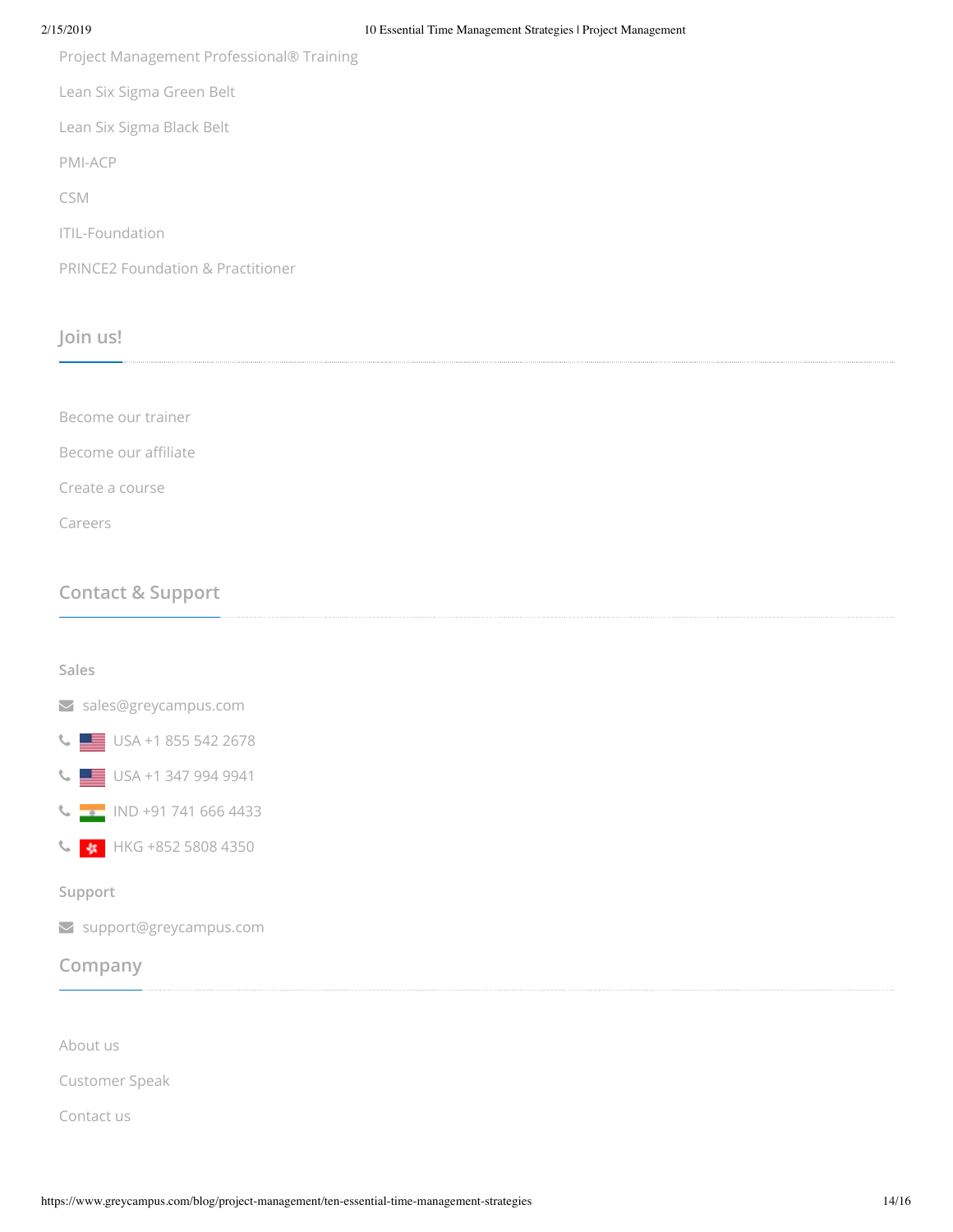[Sitemap](https://www.greycampus.com/sitemap)

[Privacy policy](https://www.greycampus.com/privacy-policy)

[Cookie policy](https://www.greycampus.com/cookie-policy)

[Terms of use](https://www.greycampus.com/terms-of-use)

[FAQ](https://www.greycampus.com/faqs)

[Cancellation / Rescheduling policy](https://www.greycampus.com/cancel-reschedule-policy)

#### **Disclaimer**

"PMI®", "PMBOK®", "PMP®" and "PMI-ACP®" are registered marks of the Project Management Institute, Inc.

The Swirl logo™ is a trade mark of AXELOS Limited.

ITIL is a registered trade mark of AXELOS Limited. Used under licence of AXELOS Limited. All rights reserved.

PRINCE2 is a registered trade mark of AXELOS Limited. Used under licence of AXELOS Limited. All rights reserved.

IASSC® is a registered trade mark of International Association for Six Sigma Certication.

Certified ScrumMaster® (CSM) and Certified Scrum Trainer® (CST) are registered trademarks of SCRUM ALLIANCE®

Project Management : PMP® Certification Training | CAPM® Certification Training | [PRINCE2® Foundation Training Classes](https://www.greycampus.com/prince2-foundation-training-instructor-led) | [PRINCE2® Practitioner Training Classes](https://www.greycampus.com/prince2-practitioner-training-instructor-led) | [PRINCE2® Foundation and Practitioner Combo](https://www.greycampus.com/prince2-foundation-and-practitioner-training-combo) | [Microsoft Project Training](https://www.greycampus.com/microsoft-project-training-instructor-led) **Quality Management : Lean Six Sigma Yellow Belt Training & Certification** | Lean Six Sigma Green Belt Training & Certification | Lean Six Sigma Black Belt Training & Certification | Lean Six Sigma Green & Black Belt Training & Certification Combo | Six Sigma Yellow Belt Training & Certification | Six Sigma Green Belt Training & Certification | Six Sigma Black Belt Training & Certification | Six Sigma Green & Black Belt Training & Certification Combo | [MiniTab Training](https://www.greycampus.com/minitab-certification-training-course) **Agile and Scrum :** [PMI-ACP® Certication Training](https://www.greycampus.com/pmi-acp-certification-training) | [Certied ScrumMaster® \(CSM®\) Training and Certication Course](https://www.greycampus.com/csm-training-instructor-led) **IT Service Management :** [ITIL® Foundation Training](https://www.greycampus.com/itil-foundation-training-instructor-led) | [ITIL Intermediate Service Transition Training](https://www.greycampus.com/itil-intermediate-service-transition-training-instructor-led) | [ITIL® Intermediate Service Operations Training](https://www.greycampus.com/itil-intermediate-service-operations-certification-training-course) | [ITIL Intermediate Continual Service Improvement \(CSI\) Training](https://www.greycampus.com/itil-intermediate-csi-training-instructor-led) | [Service Management Training](https://www.greycampus.com/service-management-certification-training-course) Information Technology : Artificial Intelligence (AI) and Machine Learning (ML) Foundation Course | [CCNA Routing & Switching Training](https://www.greycampus.com/ccna-routing-and-switching-certification-training-instructor-led) | AWS Certified Solutions Architect - Associate | AWS Certified SysOps Administrator - Associate | AWS Certified DevOps Engineer - Professional |